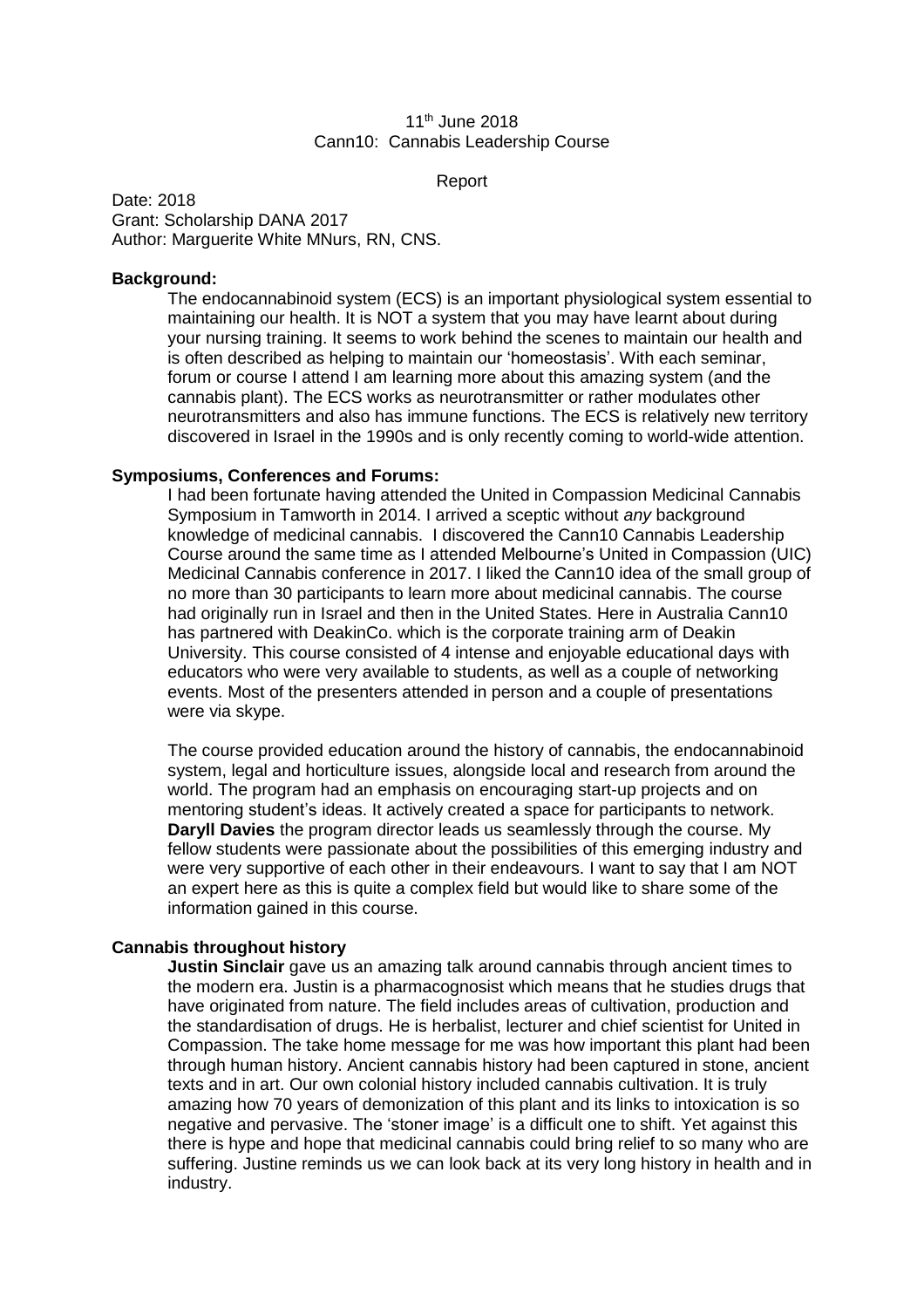#### **Growing Cannabis and emerging job opportunities**

Several the lectures involved education around growing medicinal cannabis. This was high tech stuff. They spoke of new technologies, emerging jobs and markets. **Adam Miller** the founder of Buddintech, took us on a journey looking at the changing face of cannabis around the world. It's a fast-moving space. Innovation, new technology and job opportunities were central to this talk. The blockchain banking system was briefly explained and viewed as a new digital system that was a safer way to do business and to track products. New advances in lighting were discussed. Innovations also included the extraction of terpinenes. Research is going on everywhere. Israel is currently conducting more than 120 trials. Peripheral markets such as cosmetic, food supplements, fibre, biofuel and the recreational market were also discussed. Multiple jobs will be needed within groups such as the growers, the dispensaries, to lab testing, logistics and manufacturing.

**Avishai Karney** is a biochemist with native extracts. He is a graduate of Cann10 Israel. His business includes developing and implementation of oil extraction techniques. He runs a Cannabis consultancy service to Australian companies such as Relief Global and United Cannabis Australia. His was a beautiful presentation on plant physiology, cannabis anatomy and cultivation. Growing cannabis is big business and the optimal growing conditions are paramount. We looked at plants from their roots, stems and leaves to photosynthesis. Plant growing 101. We looked at the trichomes-the flower buds which are cannabinoid factory of the plant. Sexing the plant was demonstrated. Growing the best crop included techniques such as low and high stress training, optimal indoor lighting and outdoor condition, filtration, temperature, growing mediums, humidity, airflow-circulation, having a good clean water source. Then there is drying and curing.

## **Medicinal Cannabis Extraction**

What will help medicinal cannabis be recognised as a safe standardised product will be the way it is grown and processed says Dr Katheryn Mumford senior lecturer from the Department of Chemical and Biomolecular Engineering, University of Melbourne. Katheryn's speciality is in extraction techniques and shared her academic experience and expertise. This area was completely new territory for me. Later Elisabetta Faenza talk helped support this new knowledge. The co-founder of Leafcann Elisabetta was an impassionate speaker. She shared the entrepreneur's journey. Her company will potentially be an important producer of medicinal cannabis using world class large  $CO<sub>2</sub>$  extractors. Here in Australia her company plans to become an RTO for horticulture studies and frontline medicinal cannabis managers. *Leafcann* was a sponsor of the course. Stayed tuned to this space.

# **From the Clinicians**

American **Maria Gordon** from Aunt Zelda's Inc. & Calla Springs Wellness; Zelda Therapeutics has plenty of clinical experience. Maria has been working with medicinal cannabis for a long time now. Her journey started with her own ill health. Her data base has information that covers the journey of clients each with differing health issues and being treated as individuals. Start low and go slow is the motto of prescribing. Get feedback from the client. How is that working and make adjustments. This is personalised tailored medicine. Please note that the concept of a new era of medicine being personalised was a theme throughout the course. In terms of research the client/patient will be an important guide to treatment. This is known as N=1.

**Leah Bisiani** is an Australian registered nurse and dementia consultant. Not addressing pain adequality in aged care she stresses is neglect. In Australia we are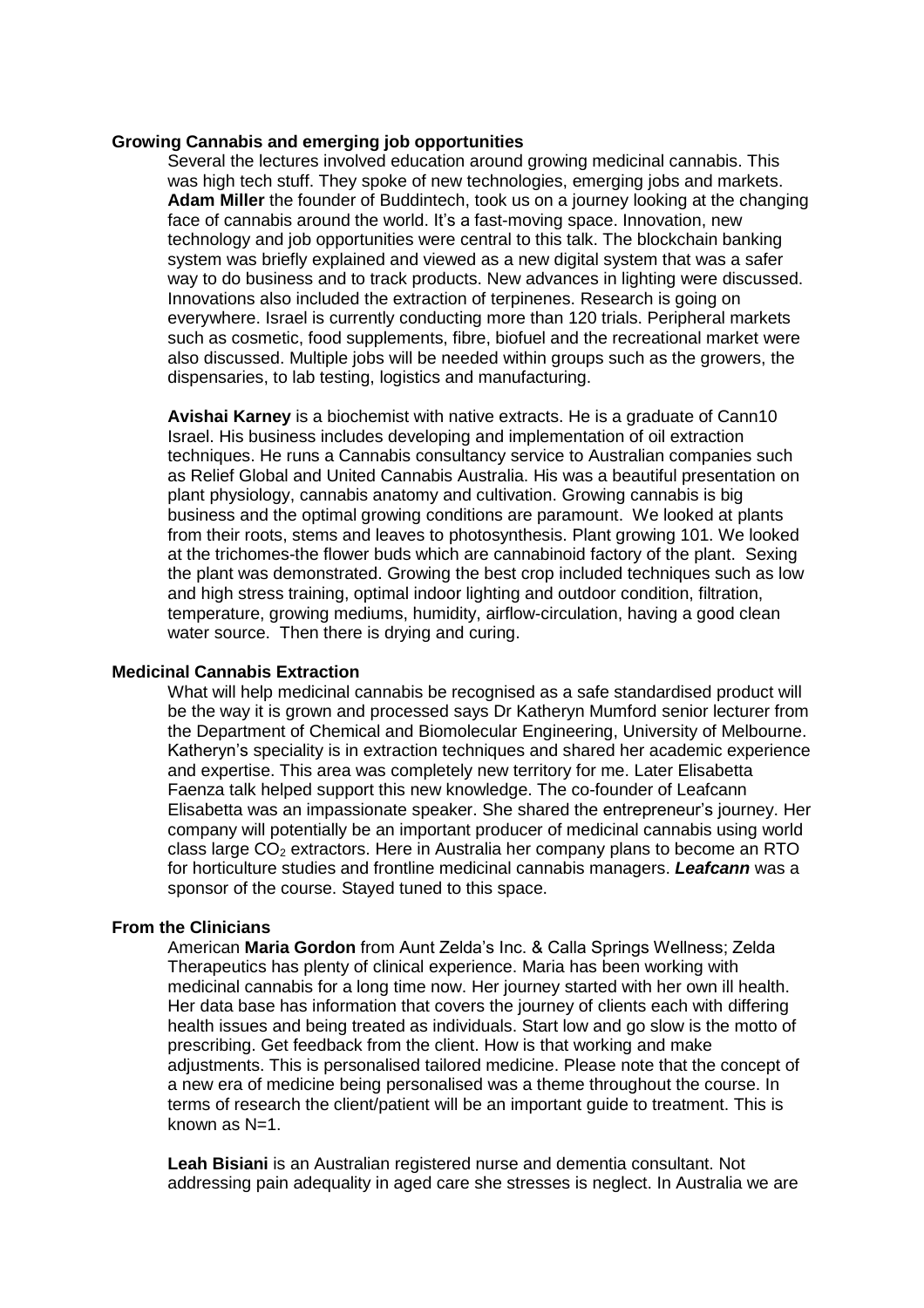moving towards an ever-increasing aging population where pain will become a more widespread issue. Opiates are used for pain but come with specific risks as do the commonly used adjunct agents. Pain comes in different guises. Acute pain, pain with terminal illness, somatic and neuropathic pain. Impact of pain is immense on people's lives. An important tenant she upholds is the fundamental human right to effective pain relief. For Leah medical cannabis should be considered as an alternative therapeutic agent in aged care. With the aging baby boomers to enter aged care facilities in the near future the call for action may become louder. Much louder.

### **Important Local Research**

**Dr Richard Kevin** is a post-doctoral research associate at the Lambert Institute, Sydney University. The research he says has been very encouraging in several areas including epilepsy, pain, and cancer. The non-psychoactive cannabinoidcannabidiol (CBD) had been reported to be useful in treating the children with the intractable seizures of Dravet syndrome. \$34 million was donated to Sydney University by Barry Lambert for medicinal cannabis research. Barry's granddaughter has Dravet syndrome.

Richard touched on the chemical composition in cannabis beginning with a comparison between cannabis sativa and indica. This is almost dismissed as most plants today are hybrids of the two. Our interest is directed to the different minor cannabinoids and terpenoids rather than the average amounts of THC or CDB which a strain may contain. While THC and CBD seem to get most of the attention they are but a part of the bigger story. For me it had been like looking at the periodic table at school. There appears to be so many letters standing for the different cannabinoids found in cannabis.

In brief Cannabinoid productions happens in the glandular trichomes-the tiny almost microscopic hair like structures on the flower buds on female cannabis pants. The trichomes are cannabinoid factories. Terpenes and phenols combine to make cannabinoid Cannabigerolic acid -CBGA. CBGA is the mother cannabinoid. From there enzymes convert CBGA to other cannabinoids. There are three main cannabinoid lines THCA, CBDA, CBCA. The A stands for the acid form of a cannabinoid and is not psychoactive. For example, Tetrahydrocannabinolic acid (THCA) needs to be heated to turn to the psychoactive  $\Delta$ 9-THC. (Please refer to the infographic from the Elemental Wellness-Steep Hill Halent found online to help with this information).

Back to THC and CBD. Richard reminds us that the THC content of recreational street cannabis has changed over time with a graph by El Sohley from 2016 in NSW showing THC rising from 4% to an 12% average with the CBD profile decreasing. NB: This loss of CBD may prove to be an important contributor to developing psychosis in some individuals. As an aside it is the terpenes that will attract the sniffer dog's attention rather than THC and as found in spices and food plants may lead to a false positive by the dogs.

Richard gives us a briefly overview of the ECS. We have a least two cannabinoid receptors. CR1 is mostly found in the brain and CR2 mostly outside of the brain. We produce our own endocannabinoids which interact with the cannabinoid receptors. Two of these are Anandamide (AEA) and 2-Arachidonoylglycerol (2-AG). The purpose of the ECS is to assist with our homeostasis-or wellbeing. It works as a retrograde feedback loop to impact how much a specific neurotransmitter is firing. The example given was for epilepsy. Epilepsy is described as an overexcitement of neurons-too much firing. GABA is the neurotransmitter for the **'STOP'** firing signal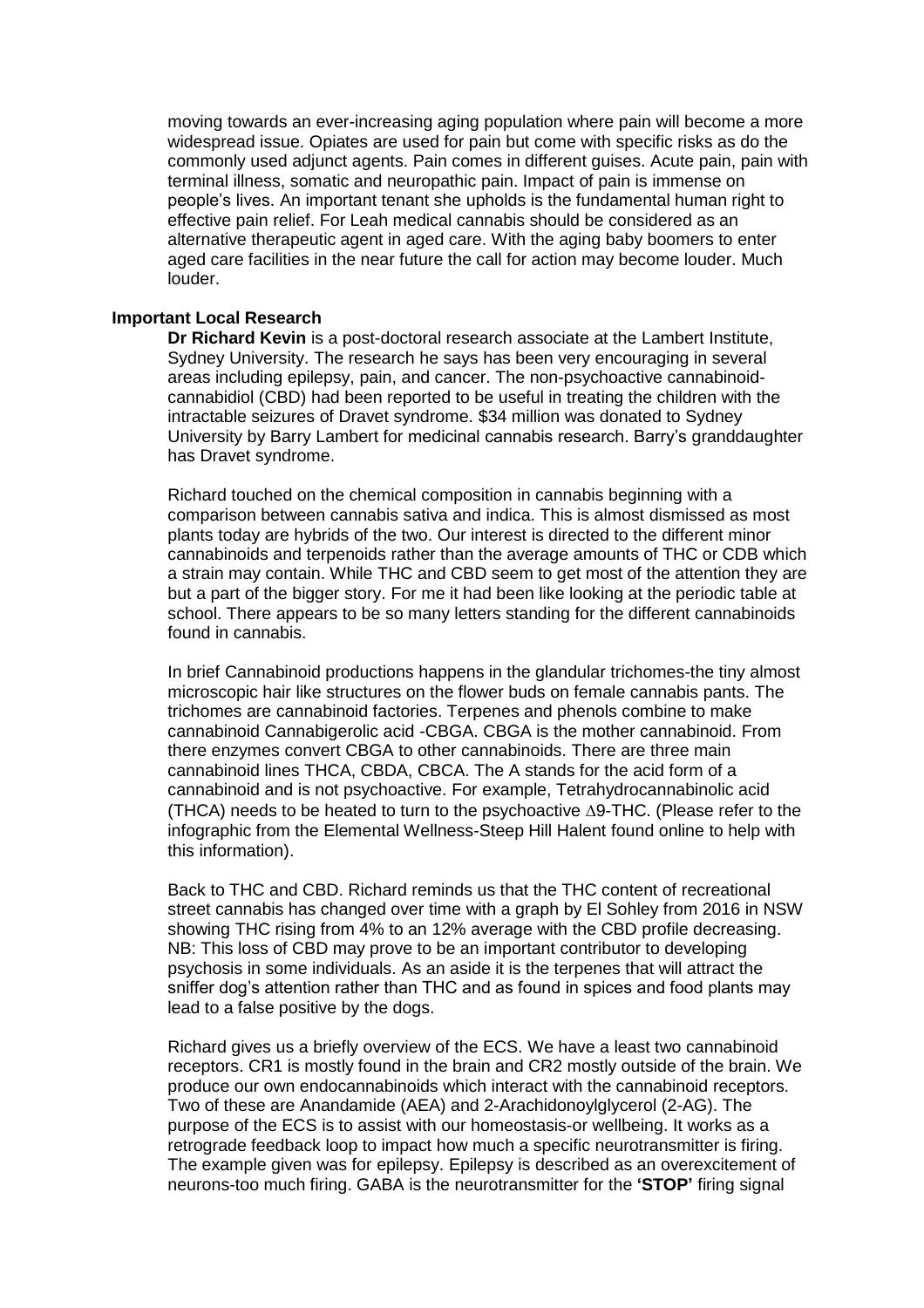and Glutamate is the neurotransmitter for **'GO'** or the keep firing signal. With fewer GABA stop signals you have epilepsy. Anticonvulsants such as benzodiazepines magnify GABA. CBD magnifies Gaba inhibition. Thus, the ECS acts to balance the firing. Homeostasis. This brings us to the Lambert institute PELICAN study. (Paediatric Epilepsy Lambert Initiative Cannabinoid Analysis). No specific results were given by Richard, so we await the results of this research.

# **Understanding cannabis as neurotransmitter**

Australian **Dr Katrina Green,** Medical and Health Science lecturer from the school of medicine, University of Wollongong and research scientist helped us understand the ECS. **Katrina** focused on the brain, neurones, neurotransmission, and demonstrated how cannabinoids act as neurotransmitters. She had the group role play the activation of GABA and Glutamate under the control of the endocannabinoid system. I have always had a difficult time understanding GABA & Glutamate. Simplified and concrete I get it. WOW. However ultimately, it's the cannabinoid signalling system is quite complex. The system exerts vast effects on the brain and body.

Katheryn ended with a message that was especially valid as new knowledge continually emerges. Beware of FAKE news.

## **Cancer and autism research**

## **Dr Dedi Meiri,** [http://dmeiri.net.technion.ac.il](http://dmeiri.net.technion.ac.il/)

Dr Meiri is a cannabis scientist, laboratory of Cancer Biology and Cannabinoid Research at the Technion in Israel. It was his work that moved me towards a passionate interest rather than a general interest in cannabis therapy. I am a grandmother of a child aged six with non-verbal autism. Research on cannabis and autism followed the results of cannabis treatment with young people who had intractable epilepsy who also had autism. The research participants had been institutionalised due to their violent behaviour. The treatment had them *return home*. The treatment that had worked was a very specific strain. Minor changes in the cannabinoid profile saw 'meltdowns' return. This issue was quickly identified. I was able to ask Dr Meiri via skype about the research and when this work would be published. Their research awaits publication.

The centre also had good results with treating cancer testing multiple strains at a time. His centre is able to break down the cannabis into its many cannabinoids not just a couple. This is revolutionary technology. To add to the complexity of research he reminds us that cancer comes in a variety of forms. For example, there are 20 different types of breast cancer. Again, the specific profile of cannabis strains used in the research proved to be important. This fact impacts on how we do research. Small tweaks in a plant profile can alter results significantly from no impact to cancer cell death. The same was true for autism treatment.

### **Companies**

### **Medicinal Cannabis Company, Australia.**

**Paul Benhaim** is CEO and founder of Elixinol & hemp foods Australia. He reminds us that hemp has gone from being seen as a stoner product to something used in clothing, housing, plastic *type* products and then on to something that can assist us in our health. Hemp seeds are finally recognised as legal-able to be consumed as food in Australia. That only happened last year. I have been buying hemp seeds. They are high in omega 3 & 6 fatty acids. Not just the cannabinoids are of health benefit.